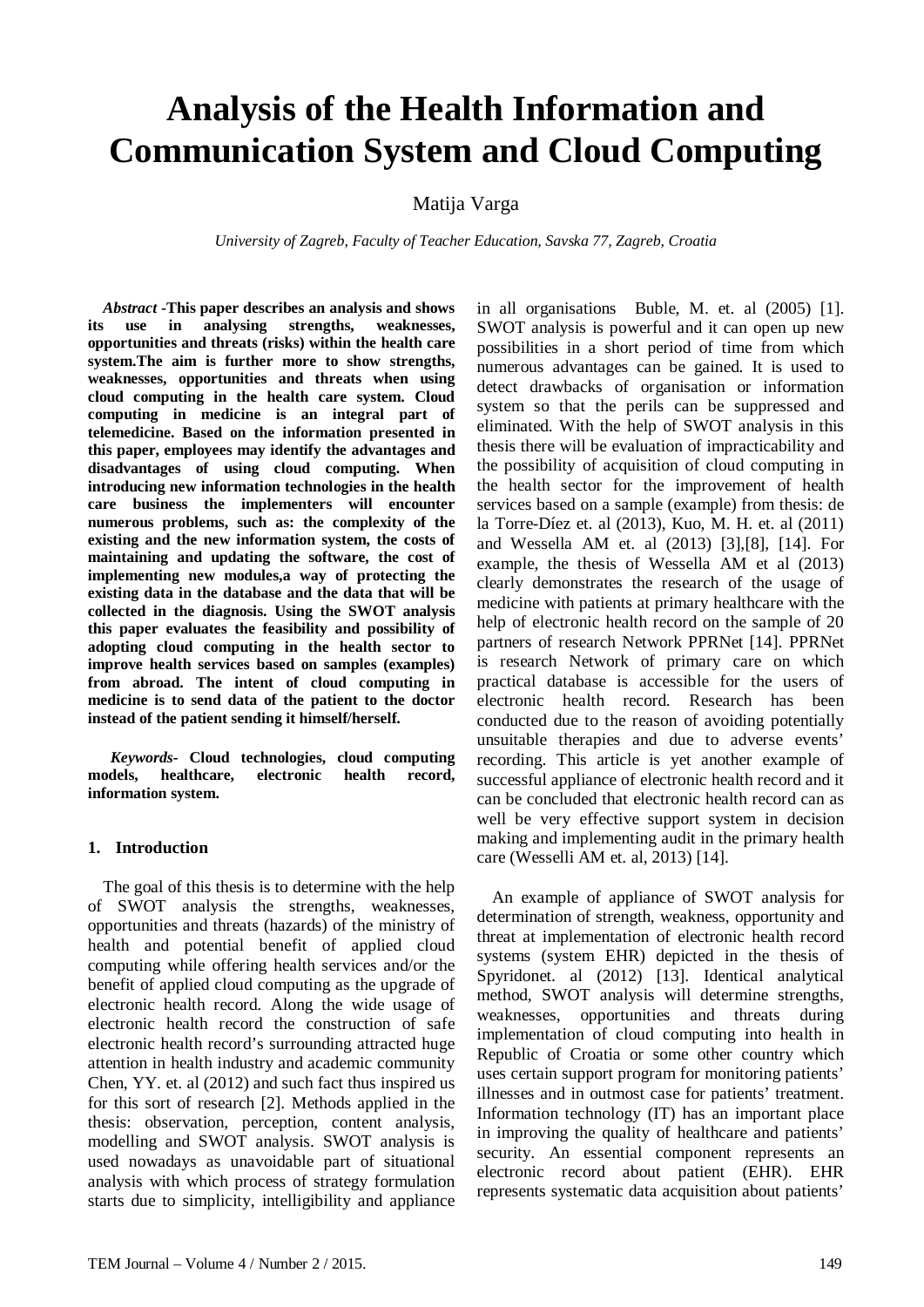health. Electronic records can be divided between integrated health units, which constitute Network. Divided records refer to anamnesis, medicaments and allergies, results of laboratorial analysing, charge data etc.. The usage of EHR system can reduce medical errors and enable more effective interventions Menachemi and Collum (2011); Silow-Carroll et. al (2012); Wessell et. al, (2013) [10], [14]. EHR for administrating clinical data and for classifying the cause of searching for primary healthcare services becomes imperative especially for countries with limited resources and countries turned towards severe austerity measures such as Greece and Croatia. In Croatian health system the implementation of such a system would be useful Spyridonet. al (2012) [13].

Cloud computing is oriented towards employees and other open code users. Cloud computing has been known for some time now and it is used every more often in the area of health, medicine, pharmaceutical companies and numerous other big companies. An example of cloud computing can be observedat the pharmaceutical company Eli Lilly which uses it as a platform for research and development. Cloud computing is used by the organizationMedCommonKuo, M. H. et. al, (2011) as well [8]. There are also attempts of implementing cloud computing into health system in countries such as Italy and Portugal Kuo, M. H. et. al, (2011) [8].

Cloud computing offers new way of approaching electronic data and web applications. Electronic data are no longer placed on employees' personal computer or server which is placed inside the health space rather than on the server which is a part of the cloud, which means that they are available through the Internet when Internet provider is available. Electronic data (which is in the cloud) can be approached through bigger number of computers and mobile technology devices not depending on the location.

In the processes of health computing employees in the ministry of health together with outer coworkers, the computer experts should have a task of determining whether cloud computing has good and not so good or bad sides (strengths, weaknesses) because they constitute competent unity i.e. a system for decision making. The following employees'stasks in the Ministry of health are determining the usage of strength in cloud computing and realization of chances at health computing. Moreover, it is necessary to determine how to bridge bad sides of cloud computing which threaten realization of computing project.

## **2. Analysis application and possible resistance to ICT**

Framework for analysing strength, weakness, opportunities and threats (SWOT) is used by numerous analytics. SWOT analyse can be used by individuals or agencies for strategic planning in any field of biomedicine or field of public health. The technique of SWOT analysis is often used in great number of cases and is one of the successful examples of appliance of SWOT analysis in Thailand where SWOT analysis was used for the assessment of wishes of majority of medicine students whose study lasts five years regarding their future doctor status Woratanarat T. and Woratanarat P. (2012) [15]. The research in Thailand on asample of 568 medicine students has shown that a big part of surveyors do not want to work in the rural areas in the future. The research has proved significant increase in percentage of those students who would not want to work in rural areas Woratanarat, T. and Woratanarat, P. (2012) [15].

An object of SWOT analysis is cloud computing for the needs of medicine and health. With the help of SWOT analysis, the performance and possibility of comprehension of cloud computing in thehealth sector is assessedfor the improvement of health services.

Apart from the resistance of some employees at the introduction of new informational technology and implementation of program, possible problems of introducing new informational technologies in health are the following: relatively high costs of introducing new technologies, complexity of the existing and new informational system, service costs and costs of updating program support, cost of implementation of new modules, connecting the existing database with newly created database. Ministry of health in most of the cases can compensate the majority of costs caused by the introduction of new informational technology. Ministry of health cooperates with the computing of primary healthcare and actively cooperates and can enable introduction of cloud computing into health system and cover the charges which are caused by introduction of cloud computing.

At the possible implementation of cloud computing a problem during data migration can occur. Moreover, there are dilemmas, nowadays, and a question arises about the maturity of such a model of offering services and whether the model of cloud computing is compatible with high demands which have to be fulfilled in complex and sophisticated IT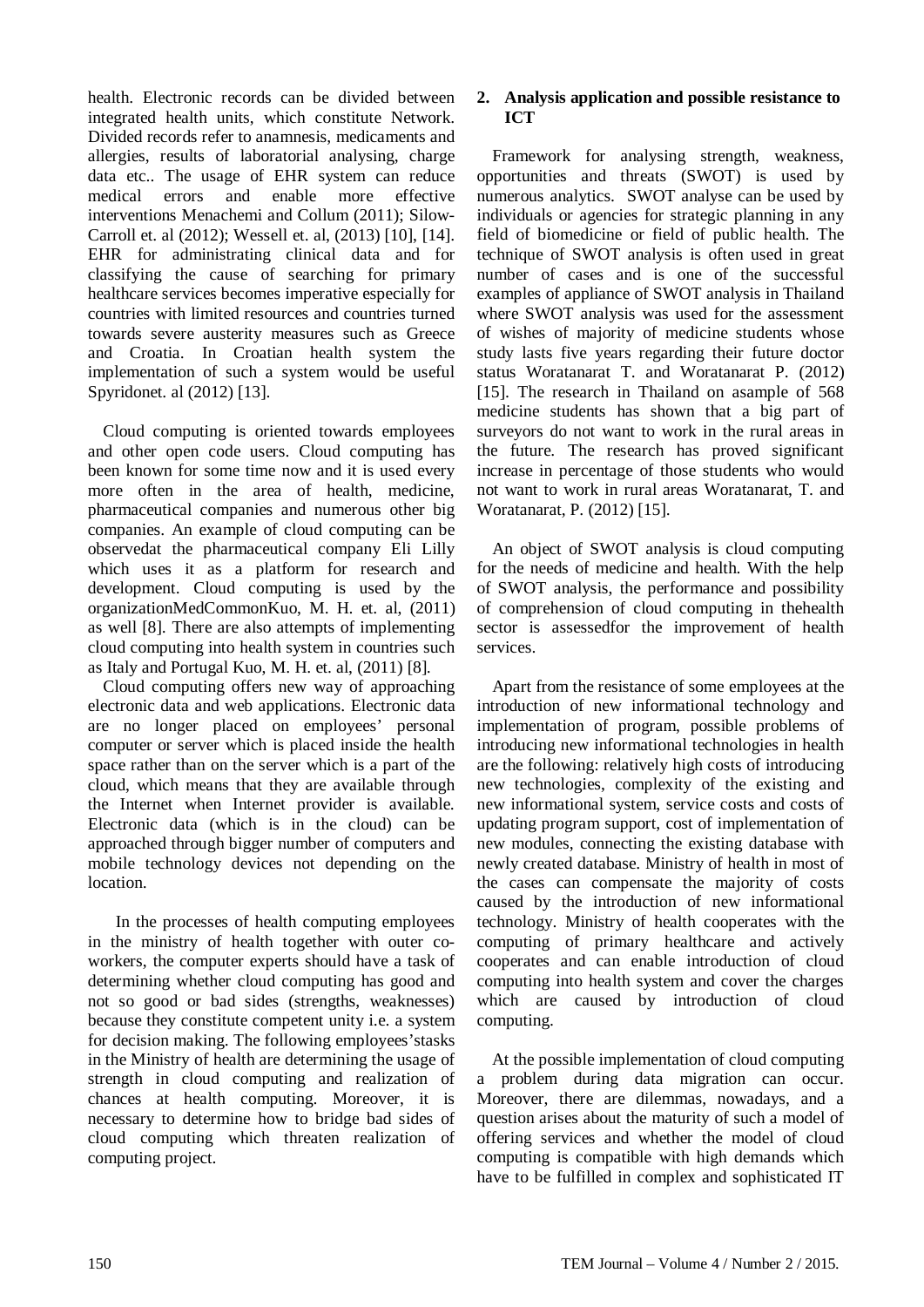surrounding which is in the health system Schweitzer (2012) [12].

### **3. What is cloud computing**

The model of cloud computing can be released very fast in administering any business system at minimum effort invested in administering. The usage of cloud computing services on shore began ten years ago, and in the last several years came into use on board ships, shipping companies and other maritime institutions such as Gardline (marine sciences company), Ristov, P. et. al. (2014) [11]. Through cloud computing there are offered mainly services (applications and data storage) at a long distance via World Wide Web Kuo, M. H. et. al (2011) [8]. Cloud computing enables the usage of additional processors when the demand occurs but processors cannot solve the problems of equal distribution and data storage. Cloud represents one of the possibilities of data storage, which has a lot of potential. The usage of the cloud simplifies some things, however, it still does not utterly suffice the needs of the end users. Mutual cloud is used and controlled by organizations in a group with a similar interest. Members of a group who constitute an organization share resources in the cloud i.e. they share access to data in electronic form and applications in the cloud. In this case a question arises whether data are always accessible when the need occurs or does it depend on hardware and program part of the Internet service provider.

Cloud computing in the health sector has a goal to improve health services. With the help of cloud computing in medicine they try to send data to the doctor in electronic form about the patient and his illness instead of the sole patient what is of course great advantage in some cases for doctors and sole patients. Research in space is the main originator of introducing telemedicine activities. With the telecommunication's connections, the data can be sent to experts (doctors), nowadays, who can help solving patient's health problems in much shorter period of time. Transport of patients can sometimes be risky Kern, J. et. al (2009) [7].

#### **4. Models and characteristics of cloud computing**

Models of cloud computing services can be useful for the whole electronic health record. Characteristics of cloud computing are: offering a range of services and resources on demand (anywhere and anytime), enabling the user's payment for the usage of resources of cloud computing, very broad appliance in the work of various organizations Kuo, M. H. et. al (2011) [8]. All the mentioned characteristics strengthen cloud computing. There are three basic models of cloud computing:

SaaS (Software as a Service), PaaS (Platform as a Service). IaaS (Infrastructure as a Service).

Typical examples of SaaS services include applications not only from health but also from various other areas such as: CRM, ERP, projects' administration, insurance, banking, CAD/CAM, text processing, data bases etc..SaaS includes various web applications with functions similar to those in traditional office tools, including Gmail, Google Calendar, Talk, Docs and Sites. Model SaaS is available through widely spread Internet network. In SaaS model there are also included examples such as Google Apps, Google DocsandSalesforce.com.

PaaS services mark research platforms where research tools are placed in the cloud and available through Internet browser. At this service a development of web applications without the installation of necessary tools on personal computer is enabled.

At IaaS models hardware infrastructure like server, Internet equipment, working memory and storage space is delivered Gironet. al,  $(2013)$  [4]. Infrastructure at IaaS models enables support at performing operations, enables data storage and components networking (exampleAmazon EC2).

Three basic models of cloud computing which are applied nowadays are tightly connected because IaaS model cannot function independently without SaaS model and because of that reason application of all three models at once is advisable if decision is brought in the health system about appliance of cloud computing. The cloud in the health system has to function as a private cloud. Except three basic models of cloud computing there is a division of models based on appliance on private, public, combined respectively hybrid and a mutual cloud as well (www.cert.hr/sites/default/files/, 2013) [17].

Private cloud is intended exclusively for private practices. Possibilities (services) in the private cloud can be used only by employees of the organization which is the owner of the cloud. IKT organizations, which introduce services of cloud computing, enable the usage of private clouds more and more because of electronic data protection. Advantages of private clouds as opposed to public clouds can be noticed when the security of electronic data and electronic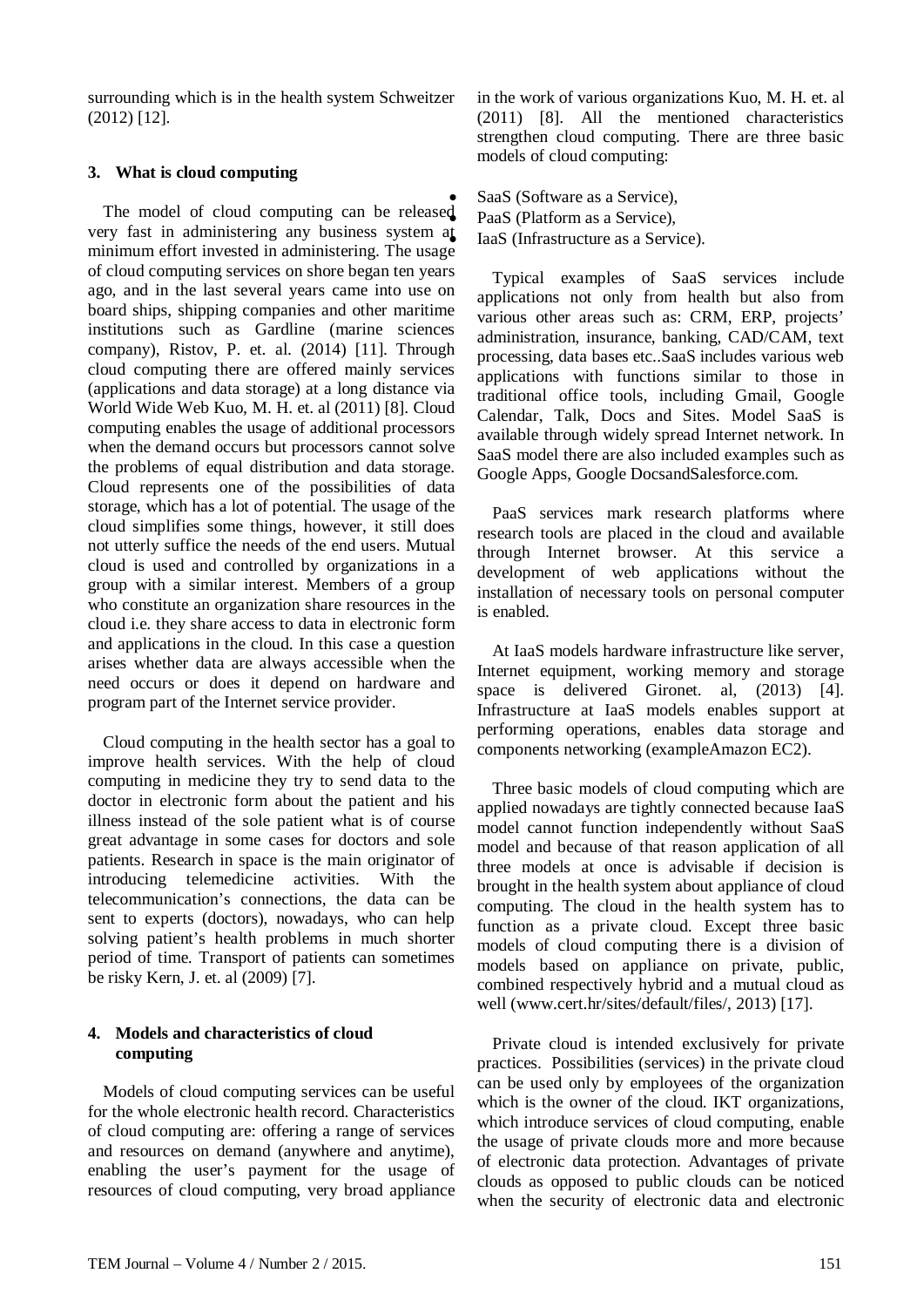infrastructure on the Internet are in question. Organizations, which possess and use private clouds can implement applications and program modules in it and can manage it. Private cloud is most often approached with the help of mobile devices.

Public cloud is open to public and everyone can use it. One of the benefits of public clouds is that they are much bigger than the private ones. Public cloud offers the possibility of renting certain parts. A size of the cloud, which will be rented, is determined by the organization, which requires its services. Only one user can use parts of the public cloud, by placing and saving data thus creating private database.

In the mutual cloud, the infrastructure is divided by two or more organizations, which have identical interest. Infrastructure of the cloud is divided on the grounds of mutual relations, connections and by contract defined and concluded cooperation.

Hybrid or combined form represents a combination of private and public. The structure of hybrid cloud is combined of various different forms (private, mutual or public cloud), which remain unique entities or are mutually connected with standardised or adequate technologies, which enable effective transmission of data or applications. The possibility of expanding private cloud with resources of private can be used for maintenance of service levels so that big burdens could be more easily withstood (www.cert.hr/sites/default/files/, 2013) [17].

Some other deployment models, such as Virtual Private Cloud and Managed Cloud are well known but not widely used. Virtual Private Cloud is a Private Cloud that leverages a Public Cloud infrastructure using advanced network capabilities in an isolated and secured manner. Managed Cloud is a type of private Cloud that is managed by a team of experts in a third-party organization. Managed Cloud includes access to a dedicated,  $24 \times 7 \times 365$  support team via phone, chat, online support, and so on to support Cloud servers from the OS up through the application stack (Hajibaba and Gorgin, 2014) [5].

Implementation of cloud computing enables the use of services and exchange of digital information between provider and organizations. Alongside mentioned and depicted models of cloud computing, nowadays, they try to introduce additional two models inside of which would strengthen cloud computing and these are: DaaS (Data as a Service) and AaaS (Analysis as a Service). Inside of cloud computing users can be offered with certain data in digital form and the possibility of collected data analysis with which health system appears stronger.

## **5. The Method of SWOT analysis for implementing cloud computing**

With the help of SWOT analysis performance and possibility of comprehending cloud computing in the health sector for the improvement of health services can be assessed. Architecture of cloud computing could potentially be superior tothe traditional design of electronic health record regarding economy, effectiveness and usefulness states Schweitzer (2012) [12]. Main question for program designer of electronic health record in the USA is whether this kind of systems are limited by legislation and monitoring. In the USA challenges of the usage of cloud computing are recognized regarding enabling safety of personal data and patients' privacy. Electronic health record built with a model of cloud computing can enable acceptable privacy and safety of patients' personal data which is possible to reach and with a contract of business associates with which conditions for synchronizing, performance data and divided responsibility are determined Schweitzer (2012) [12].

*Table 1. Depiction of SWOT analysis for the estimation of possibilities of cloud computing comprehension*

|  | Strengths:             | Weaknesses:            |
|--|------------------------|------------------------|
|  | Applications and       |                        |
|  | data in the cloud,     |                        |
|  | part of IT             |                        |
|  | infrastructure inside  |                        |
|  | of hospitals, health   |                        |
|  | centres or ministry of |                        |
|  | health is not          | impossibility of data  |
|  | necessary during the   | accessing at places    |
|  | usage of the cloud     | where there is no      |
|  | (e.g. servers and      | Internet access.       |
|  | storage media),        | lack of experts which  |
|  | possibility of         | will have solution for |
|  | reduced outcome of     | the protection of      |
|  | financial means for    | patients' electronic   |
|  | hardware and           | data from              |
|  | software,              | unauthorised usage     |
|  | possibility of         | and implementation of  |
|  | creating descriptive   | such a system,         |
|  | menu of all used       | there is no proof of   |
|  | applications of the    | successful application |
|  | cloud computing        | of the cloud           |
|  | regarding the needs    | computing in health    |
|  | of the doctor          | centres.               |
|  | there is no need for   |                        |
|  | the payment of IT      |                        |
|  | experts for the        |                        |
|  | maintenance of the     |                        |
|  | computer equipment,    |                        |
|  | providing cheap        |                        |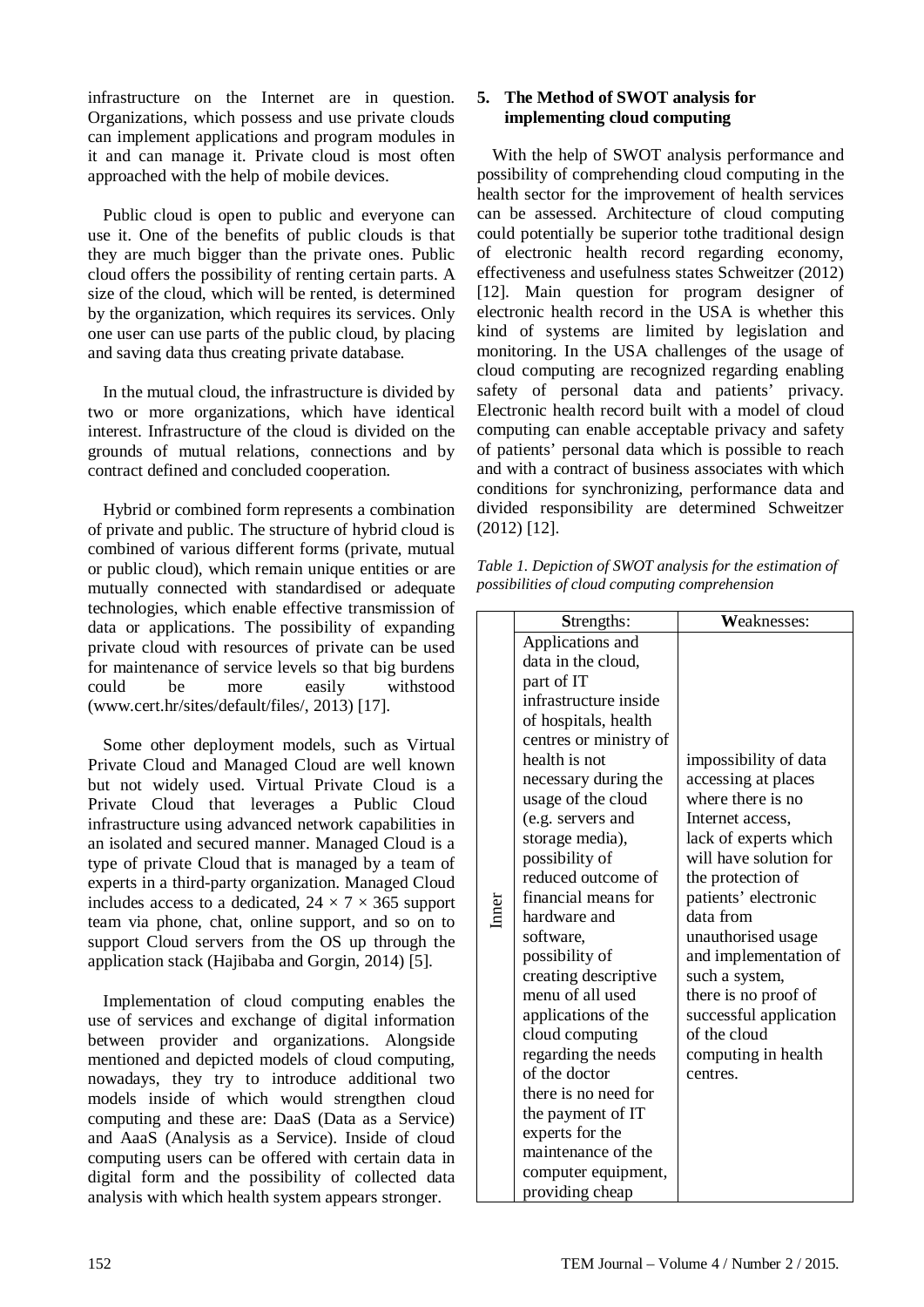|       | possibility for a<br>recovery of the<br>system from the<br>damage.<br><b>Opportunities:</b>                                                                                                                                                                                                                                                                                           | Threats:<br>safety of electronic<br>data is questionable,                                                                                                                                                                                                                                                                                                                                                                                                                                                               |
|-------|---------------------------------------------------------------------------------------------------------------------------------------------------------------------------------------------------------------------------------------------------------------------------------------------------------------------------------------------------------------------------------------|-------------------------------------------------------------------------------------------------------------------------------------------------------------------------------------------------------------------------------------------------------------------------------------------------------------------------------------------------------------------------------------------------------------------------------------------------------------------------------------------------------------------------|
| Outer | possibility of leading<br>EHR in the cloud,<br>possibility of<br>financial savings<br>anticipated for<br>investing in IT,<br>possibility of<br>accessing data at any<br>time from any place<br>with the access to the<br>Internet,<br>governments have to<br>create a whole range<br>of regulations and<br>laws so that<br>electronic data<br>would be protected<br>in such a system. | places where data will<br>be stored are not<br>strictly defined,<br>infrastructure, which is<br>used, is not the<br>property of a hospital,<br>health centre or<br>ministry of health,<br>a question of<br>ownership of<br>electronic data<br>(database) is set,<br>a question of data<br>secrecy about illnesses<br>of public figures and<br>all the other people,<br>lack of trust of users<br>into such a system,<br>lack of law regulations<br>(for complete<br>appliance of cloud<br>computing in health<br>system |
|       | Positive                                                                                                                                                                                                                                                                                                                                                                              | Negative<br>$\mathbf{r}$<br>$\mathbf{r}$ .                                                                                                                                                                                                                                                                                                                                                                                                                                                                              |

*Source: creation of author of the paper*

Based on table 1 Kuo, M. H. et. al (2011) the usage of cloud computing in health system strengthens health system and creates new opportunities as for example saving of financial means anticipated for investment in information and communication technology, possibility of data access from anywhere in the world where the access to Internet exists and enables access to health resources at any time [8].

#### **6. Results of analysis**

In observed SWOT analysis (table 1) there are more strengths and opportunities than weaknesses, while possible dangers and threats, which exist during the usage of cloud computing need to be neutralized. For example, for protection of electronic data about patients' illnesses before sending data to the cloud it is recommended to put strong data encryption and application of data protection such as the usage of smart-card or base of public keys where chosen users have access only to those parts of patients' electronic health record for which they have authorization. All important data about a patient are

available in electronic health record in real time and include for example list of medical condition, opinion of a medical specialist, laboratory test results, pictures and other. Smart-card is owned by a doctor while a patient owns a health card. Transfer of data from a card into a system and the other way around is possible only with connection of patient's health card and doctor's smart-card and in that manner patient's identification is secured. Some users have access only to those parts of EHR for which they are authorized. Electronic register of authorizations contains authorized persons' data and levels of authorization and is protected with corresponding safety program support for communication via network. Individual databases contained in electronic archives are separated from safety reasons on different servers. Databases, which contain patient's administrative data, are separated from bases, which contain medical data and the main patient's index enables connection of these databases. Only an authorized person, a chosen doctor, can use "keys" from the main patient's index and in this way can find all data stored in different bases which contain administrative and medical data about a person. This example is one way of fulfilling extremely important demands for confidentiality of patient's personal and medical data Mavrinacet. al (2013) [9].

Nowadays, there are already rarely organizations in medicinal and pharmaceutical industry which do not use cloud computing. For example, one of the known service providers of cloud computing is Amazon (Amazon's Web Service). Amazon's (AWS) cloud computing uses pharmaceutical company Eli Lily as a platform for research and development and organizationMedCommon, Kuo, M. H. et. al (2011) [8]. Except of the mentioned organizations for improvement of medical services, which are used by patients, medical organizations in countries like Italy and Portugal are working on introducing cloud computing as well Kuo, M. H. et. al (2011) [8]. In the Croatian health system a cheaper system which serves for administrating clinical data and for classification of reasons for searching primary healthcare would be more welcome, because such a system becomes imperative for countries with limited resources and for countries which are turned towards severe austerity measures. An application of such a manner of patient-physician communication is suitable in the country of Thailand as well, where there is a shortage of medical workforce.Woratanarat T. and Woratanarat P. (2012) [15]. If there would be an offer of health information system in the form of cloud computing in Thailand they would probably be keen on the suggestion because they could do their work in greater areas in the future. Inasmuch they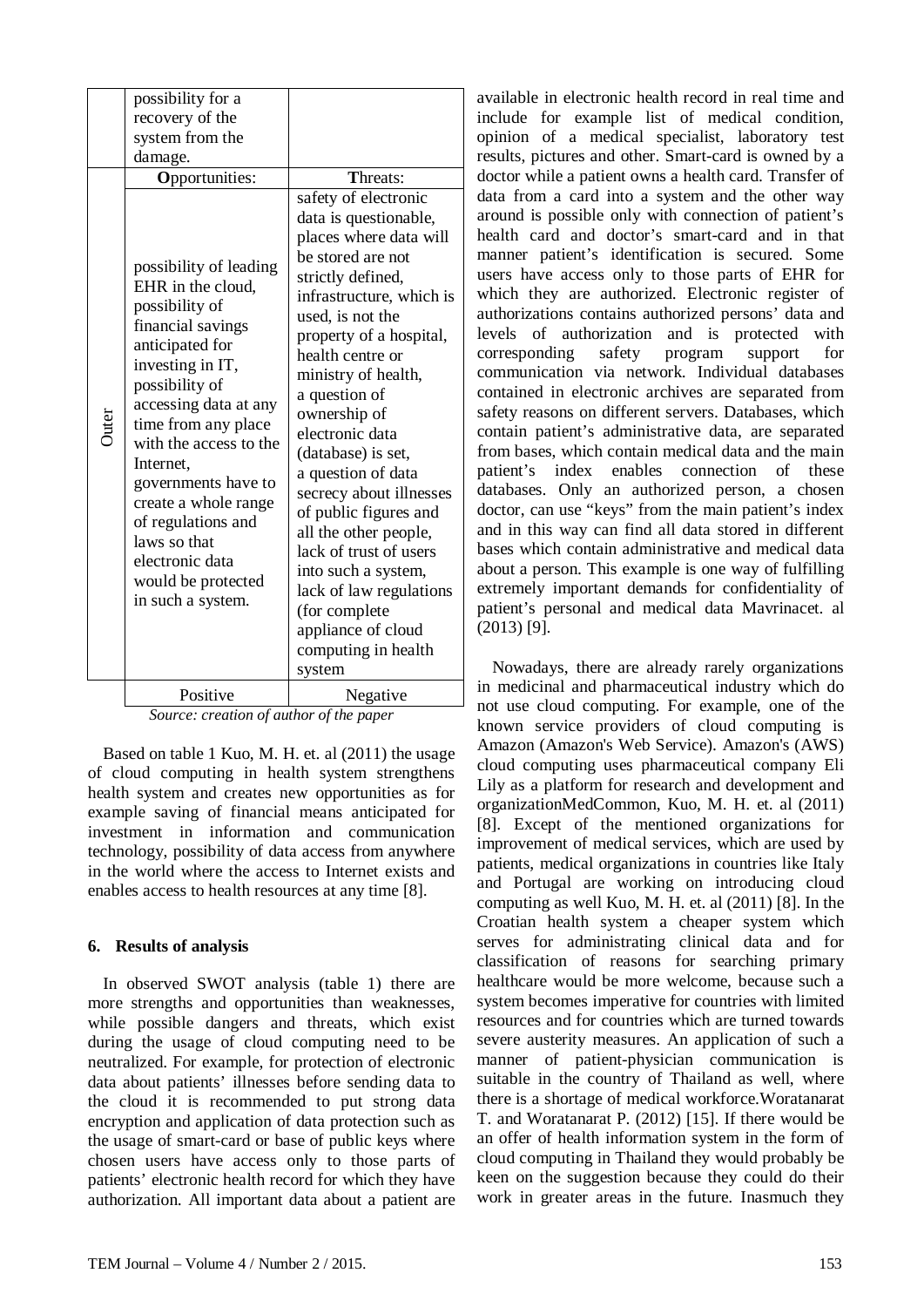would work in rural areas they would also be able to obtain data with the help of such health data system much faster and consult colleagues who work in greater areas and have met greater sample of patients and different and specific illnesses. When a medical worker has various different patients with different illnesses surely he acquires more experience than the medical worker in smaller rural areas.

### **7. Conclusion**

Sudden changes in medical surrounding have brought to the point that medical documentation is more and more often kept in electronic form, while computing systems for records' preservation about a patient offers numerous advantages HwaJeonget. al (2011) [6].

Based on SWOT analysis it can be concluded that the application of cloud computing is useful for the improvement of service providing in medicine. Moreover, we conclude that it is necessary to work on security of electronic data in the cloud and security from unauthorised access to electronic data. Preferably, health institution which is the user of the cloud computing knows where the server, on which data in electronic form about the patients' illnesses, is stored, for the reason if data about patients' illnesses would get lost it would be easier to determine whose fault it is for the data loss or disclosure of classified information about illnesses of, for example, public figures to the public and to determine who is responsible for such an oversight.

Cloud computing users do not have direct control over the infrastructure in the cloud. Steve Wozniak (2012), furthermore, points out that the content which is in the cloud is leased and that it is not in the legal possession of the user what can sometimes be fatal and states that a lot of problems will appear in the next five years for the users of cloud computing [16]. He states that the user of the cloud does not possess anything and in the majority of cases he signs it concordant with the legal conditions of the service provider he has to respect. If material is stored in the cloud or it is controlled through the cloud computing it is easy to restrict data access to the user. Nowadays, there is hope that a complete transition into the cloud will not occur in the near future because there are IT experts that are not fond of the idea Wozniak (2012) [16].

When a user prefers a service provider in the cloud computing it does not have an affect on informational infrastructural control of the provider anymore, which is dangerous for the sole user. User has to respect regulations of service provider so that the

same would not cancel the account and access to the data.

A recommendation for the organizations which offer numerous services of cloud computing in medicine is that security copies of database work as often as possible and in the shortest possible period of time because momentarily there is not mentioned anywhere if there is a possibility of making security copies of data which are in the cloud (or will be there). So that electronic data about patients' illnesses would be secured before they are sent into the cloud it is recommended to put a severe data encryption and thus owners of the clouds would not misuse data in electronic form and/or send it to the third party (trade). When it comes to cloud computing in medicine it is essential and necessary to introduce two more models and they are: DaaS (Data as a Service) and AaaS (Analysis as a Service). Inside of DaaS model limitations for the access to individual electronic data would have to be created with the purpose of data integrity preservation (unity) and to permit access only to some data of individual users (depending on the need for data). Introduction of AaaS model, which we also recommend for cloud computing, especially in medicine, would serve for chronological monitoring of patients' illnesses and graphical depiction of acquired results about people's illnesses through history.

Cloud computing in medicine can be very effective support system in decision-making and performing revision in the health care of patients. Nowadays, cloud computing and organizations, which enable such services, promise to ensure greater flexibility, lower costs and higher security of electronic data. Cloud computing could be essential in improving the health of patients and can enable fast decision-making of medicine workers based on previously collected data in the cloud anywhere. Cloud computing is promising but it cannot in any way replace all health applications and modules of health information system.

#### **References**

- [1].Buble, M., Cingula, M., Dujanić, M., Dulčić, Ž.,BožanacGonan, M., Galetić, L., Ljubić, F., Pfeifer, S., Tipurić, D.Strateškimenadžment, Zagreb: Sinergijanakladništvod.o.o., 2005.
- [2]. Chen, YY., Lu, JC., Jan, JK. "A secure EHR system based on hybrid clouds", J Med Syst., 36(5), 3375-84, 2012.
- [3].De la Torre-Díez, I., González, S., López-Coronado, M. "EHR Systems in the Spanish Public Health National System: The Lack of Interoperability